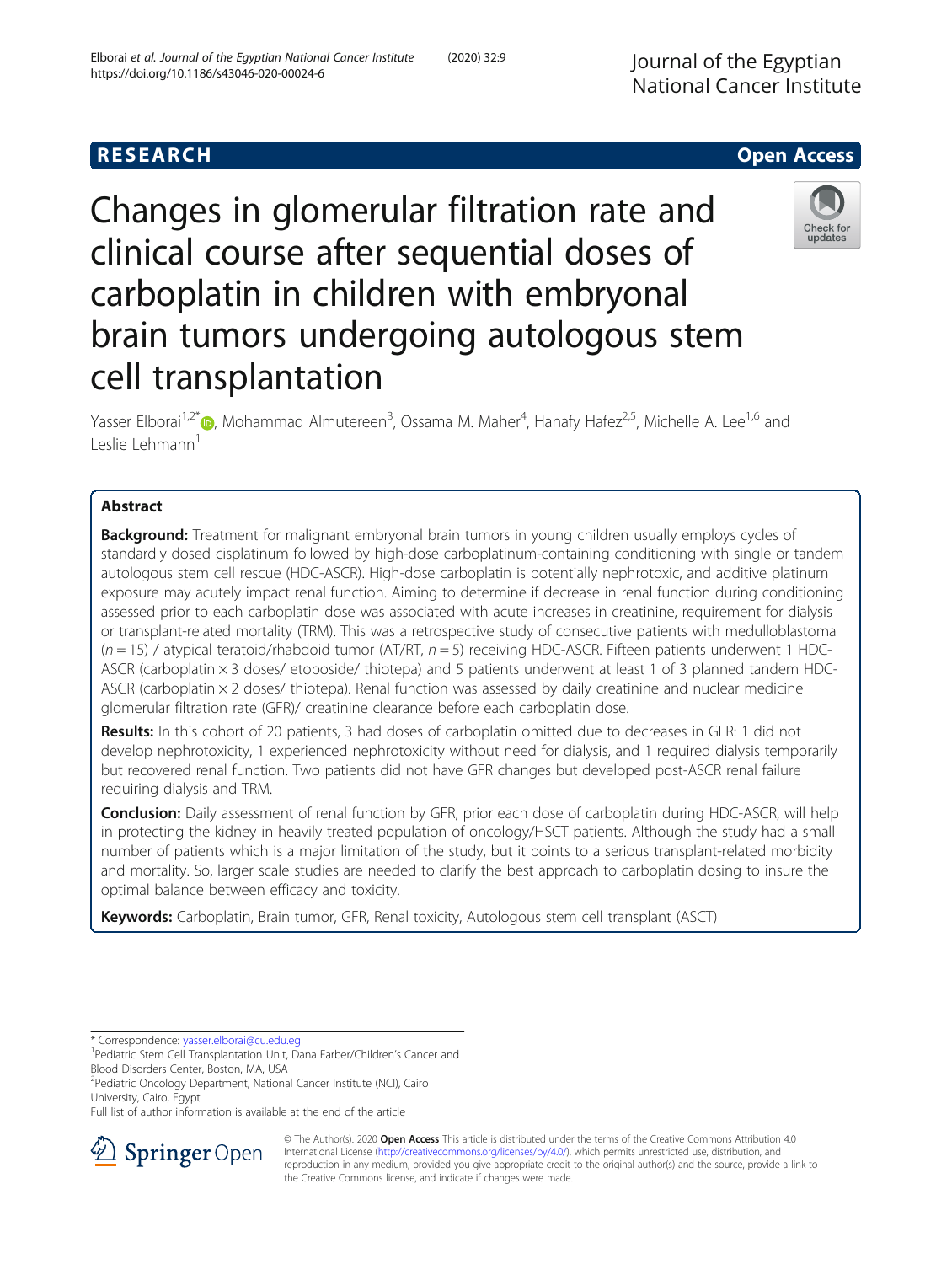# Background

Tumors arising from the central nervous system (CNS) are the most common pediatric solid tumors [[1\]](#page-6-0). Malignant embryonal brain tumor of childhood includes medulloblastoma, the most frequent, atypical teratoid/ rhabdoid tumor (AT/RT) and the primitive neuroectodermal tumors. Advances in multimodality treatment (surgical intervention, radiation therapy, and chemotherapy) have improved overall survival rates. However, mortality remains high, most often due to recurrent disease [[2\]](#page-6-0). Furthermore, morbidity is significant due to the combined effect of these therapies. The impact of radiation therapy on very young children is anticipated to be so profound neurologically that alternative approaches involving high-dose chemotherapy with autologous stem cell rescue (HDC-ASCR) have been employed for these patients to delay or eliminate exposure to CNS radiation. HDC agents are chosen for their ability to reach higher therapeutic levels in the brain, with the goal of overcoming chemotherapy resistance and ultimately leading to improved survival [[3\]](#page-6-0). As a consequence, there is higher exposure systemically to these drugs. After completion of HDC administration, previously collected autologous peripheral blood stem cells are infused as a rescue from hematologic toxicity [[4\]](#page-6-0) but other organs remain at risk. Thus, autologous transplant is designed to allow administration of high doses of tumor-directed chemotherapy with expected and rescuable hematologic consequences but also with anticipated risk of toxicity to other organs.

Most high-dose chemotherapy regimens include carboplatin as it is effective against malignant embryonal brain tumors and able to cross the blood brain barrier (BBB) and blood tumor barrier (BTB). Carboplatin, while significantly less nephrotoxic than cisplatin [\[5](#page-6-0)], can lead to a cumulative impairment in renal function. This toxic impact on renal function limits the total dose that can be administered and contributes to transplant-related morbidity and mortality [[6\]](#page-6-0).

Pediatric patients undergoing HDC-ASCR for malignant embryonal brain tumors are at significant risk of renal dysfunction. Prior to administration of carboplatin, they have received multiple cycles of standard-dose cisplatin-containing therapy for induction [[5\]](#page-6-0). They have also likely been exposed to multiple other nephrotoxic medications for supportive care including anti-bacterial, anti-fungal, and anti-viral agents. Thus, particular attention must be given to protect the renal function of these vulnerable patients. Carboplatin dosing in autologous transplant is typically based upon evaluation of glomerular filtration rate (GFR), which serves as an index of the number of functioning nephrons [\[7\]](#page-6-0). Despite basing carboplatin dosing on a direct measurement of renal function, renal toxicity can still occur during HDC-ASCR. Manifestations range from elevations in serum creatinine to frank renal failure with dialysis dependence to death [[8\]](#page-6-0). One contributing factor may be the administration of carboplatin over multiple days during HDC. It is possible that sequential carboplatin doses result in acute changes in renal function that should prompt reductions in subsequent doses. Thus some centers, including our own, obtain nuclear medicine GFR measurements prior to each dose of carboplatin and adjust subsequent doses if the proximal GFR measurement falls below a certain threshold. We here report our experience employing this approach in children receiving single and tandem transplants. We describe the interventions made when GFR decreased as well as patient outcomes. The data highlights the renal vulnerabilities in these children as well as having broader relevance for all patients receiving high-dose nephrotoxic chemotherapy in the context of HDC-ASCTR.

# Methods

# Study population

This retrospective study includes all pediatric patients with malignant embryonal brain tumors who underwent HDC-ASCR at Dana Farber/Children's Cancer and Blood Disorders Center between June 2006 and November 2011. Institute review board (IRB) approval was obtained for this retrospective chart review study. Data were stored in a password-protected database.

The medical records of 20 consecutive pediatric patients receiving carboplatin-containing HDC-ASCR to treat primary malignant embryonal brain tumors were reviewed. These 20 patients underwent 28 cycles of HDC-ASCR. All had previously received cisplatincontaining standard chemotherapy (with vincristine, etoposide, cyclophosphamide, plus or minus high-dose methotrexate) prior to HDC-ASCR. Patients had nuclear medicine GFR testing  $(n = 19)$  or 24-h creatinine clearance (24hrCrCl,  $n = 1$ ) performed prior to each dose of carboplatin.

Two different approaches using HDC-ASCR to treat pediatric brain tumors were followed at our institution during this time period (Fig. [1](#page-2-0)).

Fifteen patients were treated as per Head Start II chemotherapy (either regimen A without [\[9](#page-6-0)] or regimen B with high-dose methotrexate  $[10]$  $[10]$ ). They received 5 cycles of standard chemotherapy followed by 1 cycle of HDC-ASCR with 3 daily doses of carboplatin (dosed as described below) on days  $-8$ ,  $-7$ , and  $-6$ ; thiotepa 300 mg/m<sup>2</sup>/dose daily on days  $-5$ ,  $-4$ , and  $-3$ ; and etoposide 250 mg/m<sup>2</sup>/dose daily on days  $-5$ ,  $-4$ , and  $-3$ .

Five patients were treated with 3 cycles of standard chemotherapy as per Children Oncology Group—COG 99703 (without high-dose methotrexate) [[11](#page-6-0)] or COG-ACNS0334 (with high-dose methotrexate; not yet published, see [ClinicalTrials.gov,](http://clinicaltrials.gov) Identifier NCT00336024)—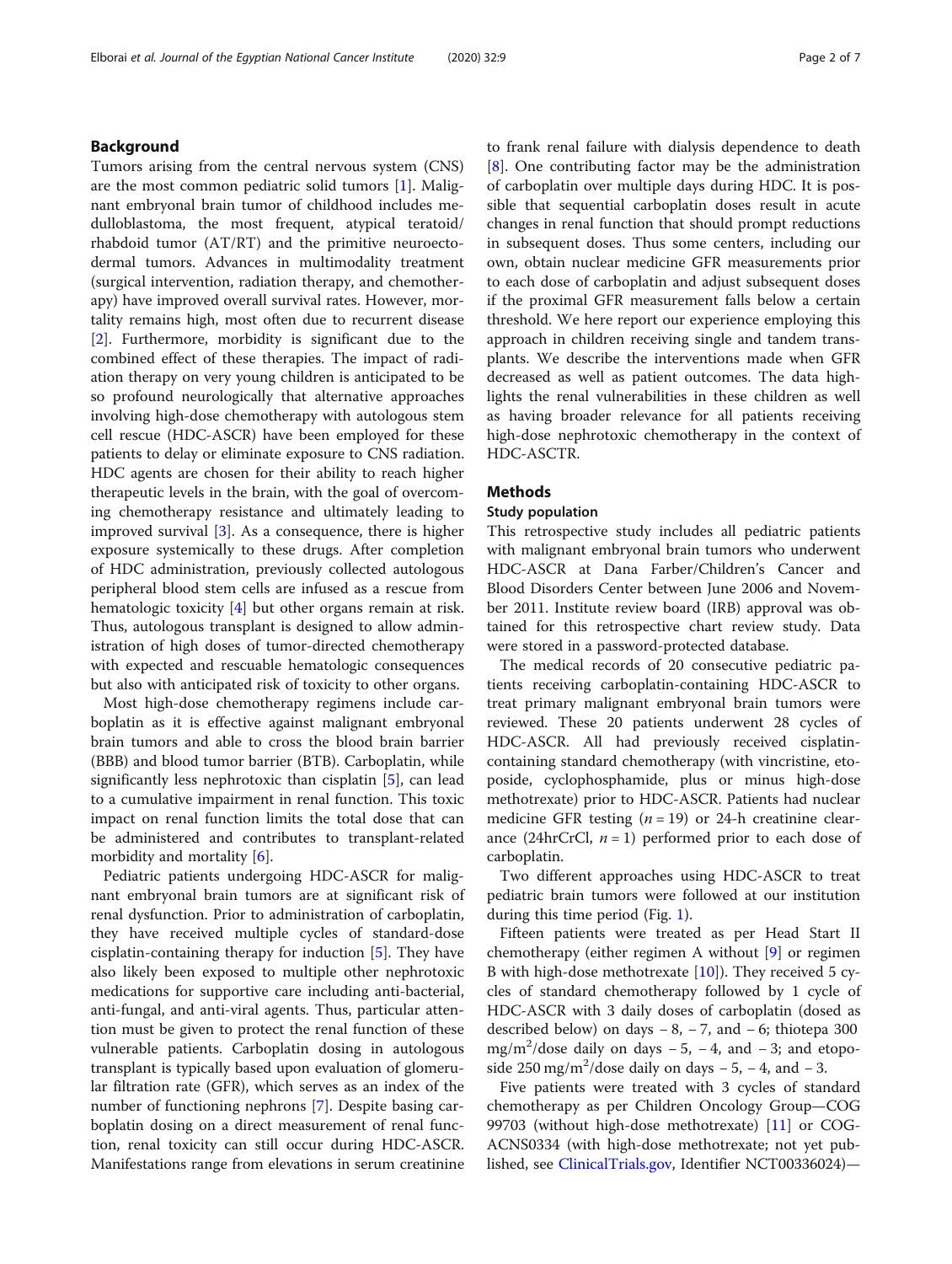<span id="page-2-0"></span>

planned to be followed by 3 tandem cycles of HDC-ASCR with 2 daily doses of carboplatin (dosed as described below) on days  $-4$  and  $-3$  and thiotepa 10 mg/ kg/day on days  $-4$  and  $-3$ . The second and third transplants occurred after neutrophil recovery and at least 21 days from the previous autologous transplant. Three patients received all 3 planned cycles of HDC-ASCR. Two patients received only 2 of the 3 planned cycles of HDC-ASCR.

# Methodology

Per our institutional standard, assessment with nuclear medicine GFR  $(N = 19)$  or 24hrCrCl  $(N = 1)$  evaluation occurred within 30 days prior to admission for HDC and was used to calculate the initial carboplatin dose.

When 1 single cycle of HDC-ASCR was undertaken, carboplatin dosing was calculated by 3 separate methods: based on weight (16.7 mg/kg/day), body surface area  $(500 \text{ mg/m}^2/\text{day})$ , and Calvert formula to achieve an area under the curve (AUC) 7 mg/ml/min (only performed in children > 10 kg). The method resulting in the lowest calculated dose was then used. GFR testing prior to each subsequent dose of carboplatin was obtained daily per institutional standard. If the measurement dropped below 70 mg/ml/1.73 m<sup>2</sup> on any measure, then HDC was

delayed until renal function improved. If the delay was greater than 2 days, then no further HDC was administered.

When 3 tandem cycles of HDC-ASCR were planned, carboplatin was given at dose 17 mg/kg/day on days − 4 and − 3 when the initial GFR was greater than 100 ml/  $min/1.73$  m<sup>2</sup>. If the initial GFR was 50-100 ml/min/1.73 m<sup>2</sup>, then the carboplatin dose was to be calculated using the other 2 methods described above and the lowest dose was to be used. If the GFR was lower than 50 ml/  $min/1.73$  m<sup>2</sup>, then carboplatin was to be omitted from the conditioning and thiotepa alone was given.

GFR was determined by plasma clearance of technetium Tc-99m DTPA (diethylene-triamine-pentaacetate), one of the technetium radiopharmaceuticals used in renal imaging. It was assessed by the single injection method, after intravenous administration of 0.456 mCi (Millicurie). Values below (70 ml/min/1.73 m<sup>2</sup>) are considered abnormal [[12\]](#page-6-0).

Renal toxicity was assessed by serum creatinine which was monitored daily per institutional standard. Toxicity data were graded according to the criteria of "Common Terminology Criteria for Adverse Events" (CTCAE v. 4.03); grade 1 nephropathy was considered if creatinine is  $1.5-2.0 \times$  above baseline, grade 2 nephropathy if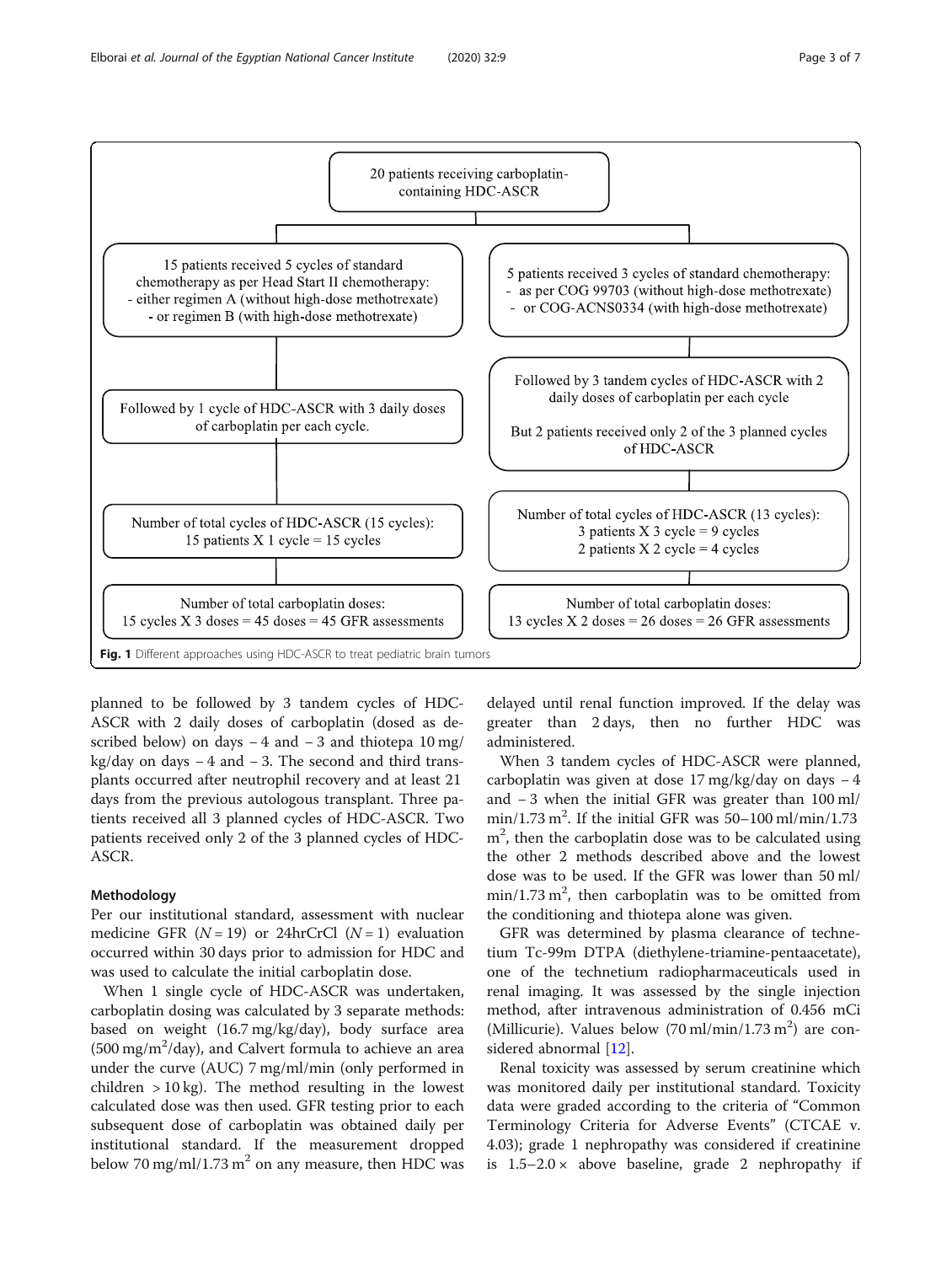creatinine is  $2-3 \times$  above baseline, grade 3 nephropathy if creatinine is  $> 3 \times$  baseline, grade 4 nephropathy if lifethreatening consequences or dialysis indicated, and grade 5 nephropathy if death occurred.

# Results

Twenty patients received 28 transplants: 15 patients underwent 1 cycle of HDC-ASCR and 5 patients were planned to receive 3 tandem cycles of HDC-ASCR. Three of these patients received all 3 planned tandem cycles of HDC-ASCR. Two patients received only 2 cycles of HDC-ASCR: one developed grade 4 nephrotoxicity post 2nd cycle of HDC-ASCR requiring hemodialysis but with subsequent recovery, the other patient developed grade 5 nephrotoxicity and died post 2nd cycle of HDC-ASCR (Table 1).

Seventy-one assessments of renal function were performed in this cohort, before admission and within 24 h preceding each subsequent dose of carboplatin. Forty five were done in the 15 patients receiving 1 HDC-ASCR (3 evaluations per transplant) and 26 were done in the patients planned to undergo 3 cycles of HDC-ASCR (2 evaluations for each cycle where 2 patients did not undergo the 3rd cycle). For the 15 patients receiving 1 HDC-ASCR cycle, the median (range) GFR before the first, second, and third doses of carboplatin were 118 (80–284), 144 (75–187), and 111 (75–194) ml/min/1.73 m<sup>2</sup>, respectively. For the five patients scheduled for 3 sequential HDC-ASCR cycles, the median (range) GFR before the first and second doses of carboplatin in the first

|  | <b>Table 1</b> Patient characteristics |
|--|----------------------------------------|
|--|----------------------------------------|

| Total number                                                          |           |  |  |  |  |
|-----------------------------------------------------------------------|-----------|--|--|--|--|
| Age                                                                   |           |  |  |  |  |
| Median, years (Range)                                                 | $5(1-13)$ |  |  |  |  |
| Sex                                                                   |           |  |  |  |  |
| Male $(\%)$                                                           | 9(45)     |  |  |  |  |
| Female (%)                                                            | 11(55)    |  |  |  |  |
| Disease at transplant                                                 |           |  |  |  |  |
| Medulloblastoma (%)                                                   | 15 (75)   |  |  |  |  |
| AT/RT (%)                                                             | 5(25)     |  |  |  |  |
| Number of transplants                                                 |           |  |  |  |  |
| Total                                                                 | 28        |  |  |  |  |
| Fifteen patients<br>(single HDC-ASCR<br>for each patient)             | 15        |  |  |  |  |
| Three patients<br>(3 out of 3 tandem<br>HDC-ASCR for each<br>patient) | 9         |  |  |  |  |
| Two patients (2 out<br>of 3 tandem HDC-<br>ASCR for each patient)     | 4         |  |  |  |  |

AT/RT atypical teratoid/rhabdoid tumor, HDC-ASCR high-dose chemotherapyautologous stem cell rescue

cycle were 110 (107–140) and 103 (97–140), in the second cycle 120 (91–125) and 103 (62–118), and in the third cycle (3 patients) 116 (103–163) and 110 (97–153)  $ml/min/1.73 m<sup>2</sup>$ , respectively (Table 2).

# Outcomes related to GFR and Nephrotoxicity (Table [3](#page-4-0)) Patients never having abnormal GFR

Seventeen patients never had a GRF assessment outside of the normal range  $(< 70 \text{ ml/min}/1.73 \text{ m}^2)$ : fifteen patients still alive and two patients (A & B in Table [3\)](#page-4-0) died due to renal failure.

Fifteen patients (54 evaluations) had GFR values in the normal range at every evaluation and had a benign clinical course. Specifically, no patient in this group had greater than grade 1 nephropathy, needed renal dialysis or experienced transplant-related mortality (TRM). Twelve underwent 1 single HDC-ASCR (36 evaluations), and 3 underwent all 3 planned tandem transplants (18 evaluations). Based on a worsening hearing evaluation, one of these 3 received 50% reduction of the carboplatin dose in HDC-ASCR cycles 2 and 3.

Two patients (A & B in Table [3\)](#page-4-0) ultimately developed severe nephrotoxicity and received renal dialysis preceding death from transplant-related complications.

Patient A underwent 1 single HDC-ASCR cycle. 24hrCrCl was 87 ml/min/1.73 m<sup>2</sup> before the 1st dose, GFR was 90 ml/min/1.73 m<sup>2</sup> before the 2nd, and 120 ml/min/  $1.73 \text{ m}^2$  before the 3rd. The patient became anuric on day + 1 and experienced grade 5 nephrotoxicity (maximum creatinine 3.6 mg/dl on day + 3, with baseline 0.3). The patient had intracranial infarction, required hemodialysis,

| Table 2 GFR ranges and changes |  |  |  |
|--------------------------------|--|--|--|
|--------------------------------|--|--|--|

|                                                                  | 1 Cycle HDC-ASCR ( $n = 15$ ), median<br>(range) ml/min/1.73 m <sup>2</sup> |                 |  |  |
|------------------------------------------------------------------|-----------------------------------------------------------------------------|-----------------|--|--|
|                                                                  | GER before 1st dose                                                         | 118 (80-284)    |  |  |
|                                                                  | GFR before 2nd dose                                                         | 144 (75–187)    |  |  |
|                                                                  | GFR before 3rd dose                                                         | 111 (75–194)    |  |  |
|                                                                  | 3 Tandem cycles HDC-ASCR,<br>median (range) ml/min/1.73 m <sup>2</sup>      |                 |  |  |
|                                                                  | Cycle1 $(n=5)$                                                              |                 |  |  |
|                                                                  | GFR before 1st dose                                                         | 110 (107-140)   |  |  |
|                                                                  | GER before 2nd dose                                                         | 103 (97-140)    |  |  |
|                                                                  | Cycle 2 ( $n = 5$ )                                                         |                 |  |  |
|                                                                  | GFR before 1st dose                                                         | $120(91 - 125)$ |  |  |
|                                                                  | GFR before 2nd dose                                                         | $103(62 - 118)$ |  |  |
|                                                                  | Cycle $3(n=3)$                                                              |                 |  |  |
|                                                                  | GFR before 1st dose                                                         | 116 (103–163)   |  |  |
|                                                                  | GFR before 2nd dose                                                         | 110 (97–153)    |  |  |
| HDC-ASCR high-dose chemotherapy-autologous stem cell rescue, GFR |                                                                             |                 |  |  |

glomerular filtration rate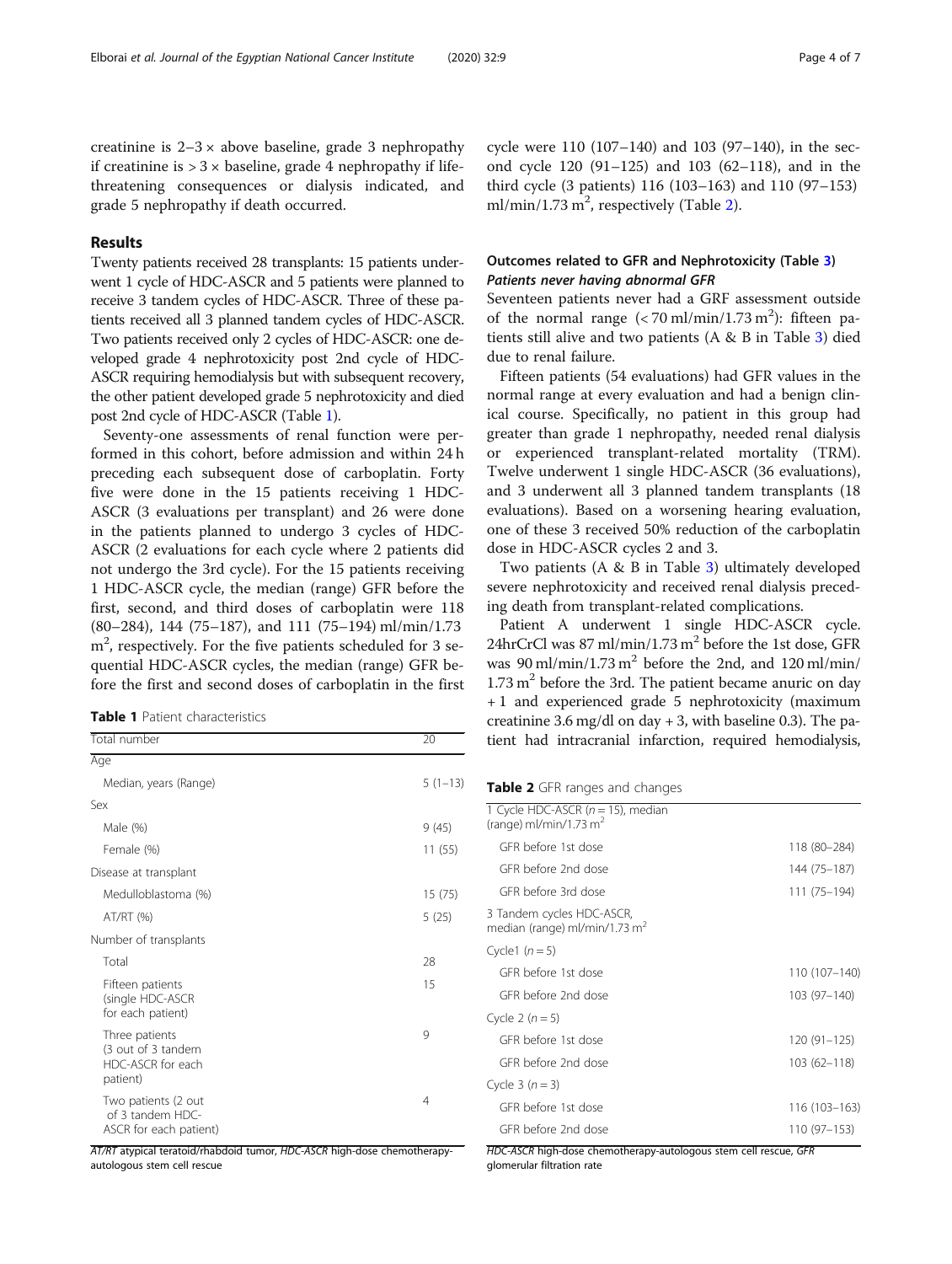| Number of<br>patients | Number of<br>cycles planned | Number of<br>cycles<br>completed | Number of GFR<br>evaluations               | Decrement<br>in GFR | Dose modification of<br>carboplatin               | Nephrotoxicity Dialysis |           | Transplant-<br>related<br>mortality |
|-----------------------|-----------------------------|----------------------------------|--------------------------------------------|---------------------|---------------------------------------------------|-------------------------|-----------|-------------------------------------|
| 15                    | 21                          | 21                               | 54                                         | <b>No</b>           | <b>No</b>                                         | Not more<br>than grade  | <b>No</b> | No                                  |
| 1(A)                  | Single - 1                  |                                  | Baseline<br>24hrCrCl, then 2<br><b>GFR</b> | <b>No</b>           | <b>No</b>                                         | Grade 5                 | Yes       | Yes                                 |
| 1(B)                  | Tandem - 3                  | $\mathcal{P}$                    | $\overline{4}$                             | <b>No</b>           | <b>No</b>                                         | Grade 5                 | Yes       | Yes                                 |
| 1(C)                  | Single $-1$                 |                                  | 3                                          | Yes                 | Dose 3 omitted                                    | Grade <sup>-</sup>      | <b>No</b> | <b>No</b>                           |
| 1(D)                  | Single $-1$                 |                                  | 3                                          | Yes                 | Dose 3 omitted                                    | Grade 2                 | <b>No</b> | <b>No</b>                           |
| 1(E)                  | Tandem - 3                  | $\mathcal{P}$                    | $\overline{4}$                             | Yes                 | Cycle 2, dose 2 decreased<br>50%; Cycle 3 omitted | Grade 4                 | Yes       | <b>No</b>                           |

<span id="page-4-0"></span>Table 3 GFR as an indicator for renal toxicity

24hrCrCl 24-h creatinine clearance, GFR glomerular filtration rate

and died of multi-organ failure in the context of graft failure and severe infections on day + 38.

Patient B received only 2 out of the 3 planned tandem cycles of HDC-ASCR. GFR evaluations were normal prior to each carboplatin dose for cycle 1, 140 and 140 ml/min/1.73 m<sup>2</sup>. In cycle 2, GFR values also were normal prior to each carboplatin dose, 125 and 118 ml/min/1.73 m<sup>2</sup>. The patient developed grade 5 nephrotoxicity (maximum creatinine  $1.8 \text{ mg/dl}$  on day  $+14$ , with baseline creatinine 0.2 mg/dl). This occurred in the context of ileus and culture-negative sepsis. The patient required renal dialysis and died from multi-organ failure with intracranial hemorrhage on day + 16.

### Patients with GFR decrease

Three patients (C, D, & E in Table 3) demonstrated decrements in GFR values resulting in changes in carboplatin dosing; all had at least one dose of carboplatin omitted.

Patient C underwent 1 single cycle of HDC-ASCR. GFR before the 1st carboplatin dose was 98 ml/min/1.73  $m<sup>2</sup>$ , before the 2nd was 121 ml/min/1.73 m<sup>2</sup>, before the 3rd was  $84 \text{ ml/min}/1.73 \text{ m}^2$ . The third dose of carboplatin was omitted because of the decline in GFR from 121 to 84 ml/min/1.73 m<sup>2</sup>, GFR lost around 30% of its previous value, even though GFR not below the previously set threshold of 70 ml/min/1.73 m<sup>2</sup>. Two days later from the omitted dose of carboplatin, the patient developed grade 1 nephrotoxicity (maximum creatinine 0.6 mg/dl on day − 4, with baseline creatinine 0.3 mg/dl) which means that the rapid drop of GFR after 2nd dose of carboplatin was a good and early indicator of nephropathy even before rising of creatinine. The patient did not require dialysis or experience transplant-related mortality.

Patient D underwent 1 single cycle of HDC-ASCR. GFR before the 1st carboplatin dose was 80 ml/min/1.73  $m^2$  and before the 2nd was 75 ml/min/1.73 m<sup>2</sup>. The third dose of carboplatin was omitted after discussion even though GFR was not below the previously set threshold

of 70 ml/min/1.73 m<sup>2</sup>. But both readings were very close to the threshold with descending trend. Five days later from the omitted dose of carboplatin, the patient developed grade 2 nephrotoxicity (maximum creatinine 1.2 mg/dl on day  $-2$ , with baseline 0.5) which means that the drop of GFR, near the previously set threshold of 70  $ml/min/1.73 m<sup>2</sup>$ , was an early effective indicator of nephropathy even before rising of creatinine. The patient did not require renal dialysis and did not experience transplant-related mortality; creatinine recovered over the following weeks.

Patient E received 2 of 3 planned tandem cycles of HDC-ASCR. GFR evaluations for tandem cycle 1 were normal at 110 and 103 ml/min/1.73  $m^2$ . During tandem cycle 1, the patient developed HSV lesions treated with acyclovir. After tandem cycle 1, the patient developed cytomegalovirus (CMV) viremia treated with ganciclovir and cytogam. The patient then proceeded to tandem cycle 2. The GFR evaluation before the 1st carboplatin dose was 91 ml/min/1.73  $m^2$  and full dose carboplatin was given. The GFR before the second dose was 62 ml/  $min/1.73$  m<sup>2</sup> which is below the previously set threshold of 70 ml/min/1.73 m<sup>2</sup>, so the carboplatin dose was reduced by 50%. Four weeks later from the reduced dose of carboplatin, the patient developed grade 4 nephrotoxicity (maximum creatinine of 3.6 mg/dl on day + 24, with baseline creatinine 0.6) and required dialysis. During this cycle, the patient also had respiratory failure requiring intubation presumed due to CMV pneumonitis with CMV polymerase chain reaction (PCR) positivity on fluid from brochoalveolar lavage and thus continued ganciclovir therapy. In addition, the patient had Clostridium difficile colitis, urinary tract infection with bacteria and fungi, and signs of thrombotic microangiopathy. Tandem cycle 3 was omitted. The patient did not experience transplant-related mortality and recovered renal function. She died of relapsed disease 4 years after her second cycle of HDC-ASCR.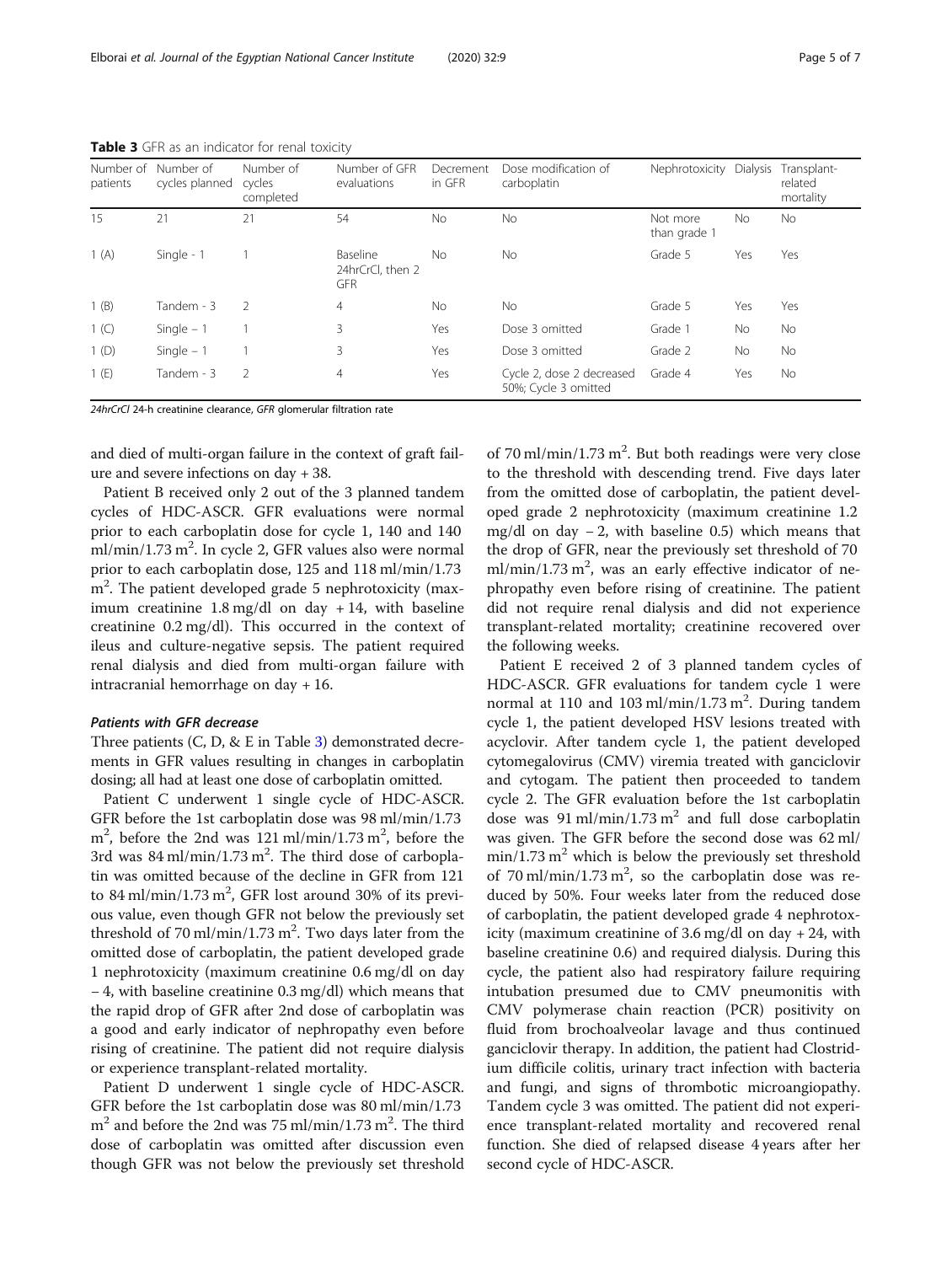In the whole cohort, at least one carboplatin dose was omitted in 15% (3 of 20) of patients. One patient experienced grade 1 nephrotoxicity, one experienced grade 2 nephrotoxicity, and one experienced grade 4 nephrotoxicity requiring dialysis but eventually recovering renal function. In two other patients who died with renal failure, the GFR did not predict the subsequent irreversible deterioration of renal function (Table [3](#page-4-0)). Overall 10% (2 of 20) of patients in this cohort died of transplantrelated causes complicated by acute renal failure. One patient was lost to follow-up, eight patients died of disease, and nine out of nineteen patients (47%) are alive with median follow up 8 years (range 5 years to greater than 9 years).

# **Discussion**

Platinum-based agents are an essential part of therapy in children with malignant embryonal brain tumors including medulloblastoma and ATRT. Children receive cisplatin multiple times during the course of standard dose chemotherapy. Then young children have additional exposure to carboplatin as a component of high-dose chemotherapy followed by autologous stem cell rescue, utilized in an attempt to avoid high-dose radiation therapy in this vulnerable population.

While cisplatin is known to have long-term potentially irreversible renal toxicity, carboplatin was developed to be more protective of the kidney [[13](#page-6-0)]. Yet carboplatin also has been shown to have deleterious effects on kidney function, though those effects are usually reversible [[14\]](#page-6-0). In one study, exposure to carboplatin caused mild GFR impairment (GFR  $60-89$  ml/min/1.73 m<sup>2</sup>) in only 3% of patients [[15](#page-6-0)]. Bergeron et al. support this conclusion, finding that only one patient out of 30 experienced a decrease in GFR to less than  $89 \text{ ml/min}/1.73 \text{ m}^2$  as measured by the Schwartz formula [[13](#page-6-0)]. However, these patients did not receive repetitive doses of platinum containing agent cumulating in myeloablative doses of carboplatin. Our results demonstrate that in this setting, carboplatin is associated with renal impairment during HDC as reflected by a decrement in GFR occurring in 15% of our cohort.

The starting carboplatin dose was determined by the initial pre-transplant GFR/24HrCrCl value per institutional protocol. Interestingly, while no subsequent GFR measurement met criteria for omission or dose reduction based on a cutoff of  $70 \text{ ml/min}/1.73 \text{ m}^2$  or  $50 \text{ ml}$ /  $min/1.73$   $m^2$ , 3 patients had carboplatin doses omitted based on clinical judgement that included GFR decrements as well as rising concurrent patient illness and need for other nephrotoxic medications.

There is scant literature on renal toxicity in children undergoing HDC-ASCR for malignant embryonal brain tumors, even though it is appreciated that this group is at high risk of such toxicity given the repetitive platinum exposure. Several studies mention toxic deaths occurring in 5–10% of this population but details are not given [[16,](#page-6-0) [17](#page-6-0)]. Cheuk et al. reported that  $7/13$  (54%) of patients developed significant nephrotoxicity with one patient expiring in the early post-transplant period from grade 5 nephrotoxicity [[18\]](#page-6-0). Transplant-related mortality (TRM) in our cohort was 10%, lower than in Cheuk's study. GFR-based changes may have averted nephrotoxicity and need for dialysis and even TRM, as all three patients for whom GFR decrement prompted carboplatin omission recovered and survived.

While sequential GFR evaluation can help anticipate renal failure and prompt changes in carboplatin dosing that may avert it, carboplatin is not the only contributor to nephrotoxicity during HDC-ASCR. Potential renal insults are multifactorial, including the accumulated toxicity of anti-bacterial, anti-viral, and anti-fungal agents. Such multifactorial renal insults were seen for patient E who experienced bacterial sepsis while being treated with a nephrotoxic anti-viral medication for CMV pneumonitis. Of obvious concern are 2 patients who died of renal toxicity and associated multi-organ failure without appreciable changes in renal function as measured by GFR during the period of carboplatin administration. Both experienced early toxicity and an etiology for the renal failure component was not established.

# Conclusion

It is clear that this heavily treated population of oncology/HSCT patients are at risk of renal compromise. Meticulous renal protection may impact not only acute nephrotoxicity but also transplant-related morbidity and mortality in this population during and after HDC-ASCR. This study has broader relevance to all transplant patients receiving multiple kidney toxic medications as renal complications remain a significant contributor to poor patient outcomes in the transplant setting. The small sample size in this study is a major limitation and precludes a full understanding of the role of frequent GFR measurements in the dosing of medications known to be acutely nephrotoxic. Larger prospective studies will be required to more clearly delineate the best approach to carboplatin dosing and renal protection to achieve the optimal balance between efficacy and toxicity.

#### Abbreviations

24hrCrCl: 24-Hour creatinine clearance; AT/RT: Atypical teratoid/rhabdoid tumor; AUC: Area under the curve; BBB: Blood brain barrier; BTB: Blood tumor barrier; CMV: Cytomegalovirus; CNS: Central nervous system; COG: Children oncology group; CTCAE: Common terminology criteria for adverse events; DTPA: Diethylene-triamine-pentaacetate; GFR: Glomerular filtration rate; HDC-ASCR: High-dose chemotherapy-autologous stem cell rescue; IRB: Institute review board; mCi: Millicurie; PCR: Polymerase chain reaction; Tc-99m: Technetium Tc-99m; TRM: Transplant-related mortality